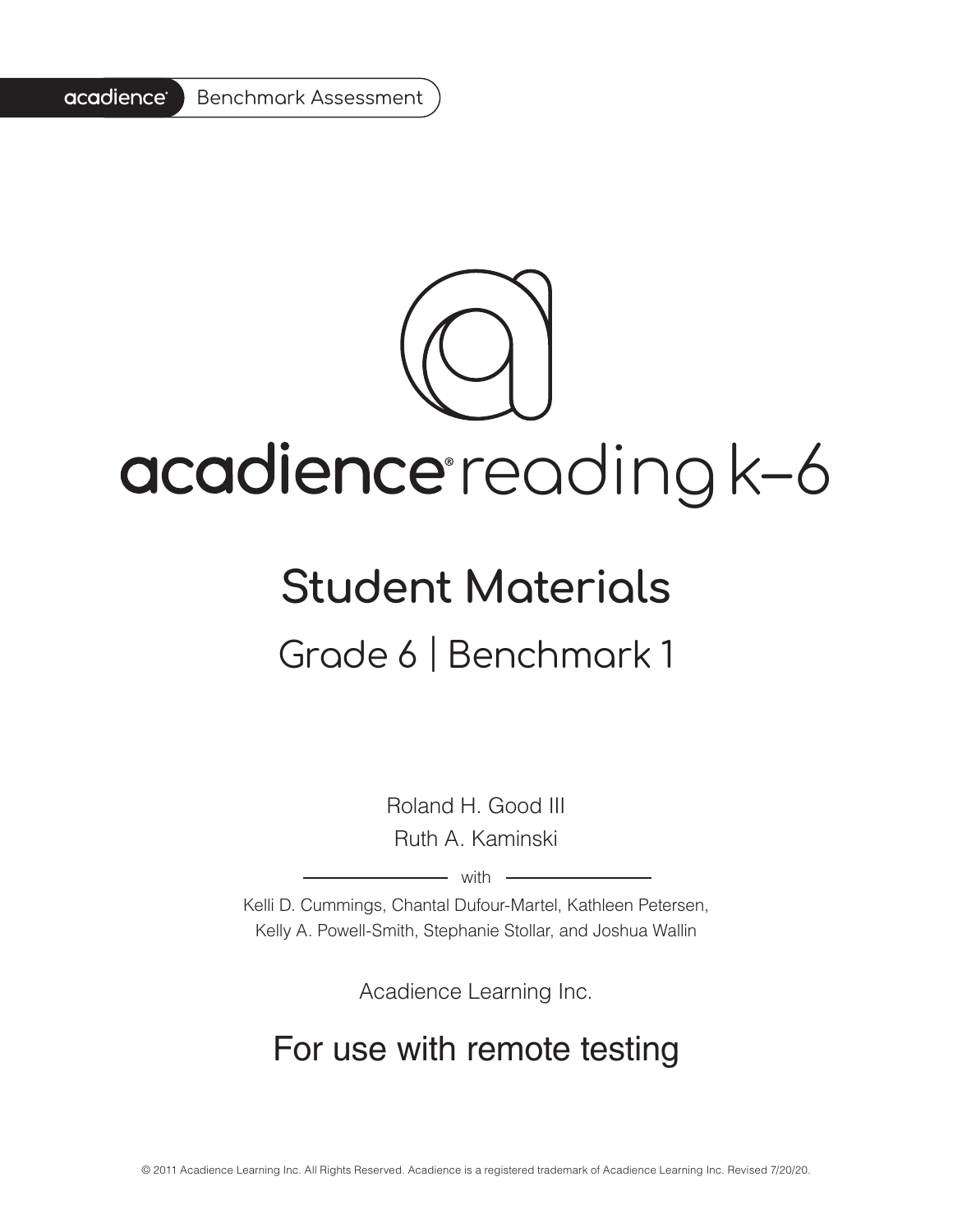#### **Hello Hong Kong**

Warm air means a change in the weather, and summer means travel to many families. For the Chen family, this summer was going to be an exciting time of year. For the first time, they would take the underground train ride from their home in southern China and travel to Hong Kong.

Jackie was very excited about the visit. Jackie Chan, the movie star, was one of his heroes, and he liked to imagine that one day he would meet the famous star from Hong Kong. They would become good friends, smiling and laughing that their names were almost the same.

The family had spent much time learning about Hong Kong. Still, they were surprised at what they found when they got off the train and walked onto the city streets. Old Chinese ways blended with new Western culture, the result of British rule of the island for hundreds of years. The city was totally bilingual. Almost everyone spoke fluently in English and Chinese. Tall buses with two levels of seats whizzed through the busy streets, competing with trams and taxis for passengers. Modern skyscrapers filled the city, and millions of people bustled about their business and their lives. There were cars, but they certainly weren't necessary with all the public transportation readily available.

Rising high beyond the city skyline were steep, green mountains, and much of the island was preserved for parks. However, the family was only treated to the full beauty of Hong Kong Island when they took a ferry ride across Victoria Harbour. From the water, the family could see almost the entire island, including the mountains.

The Chens had a wonderful time exploring the city, shopping and visiting museums. They loved hiking up peaceful, green trails to look out over the island that was part of their homeland. Jackie knew he would return many times. There was so much to see and do that his imagination was set on fire. Maybe someday he would get to meet his hero. In Hong Kong, everything seemed possible.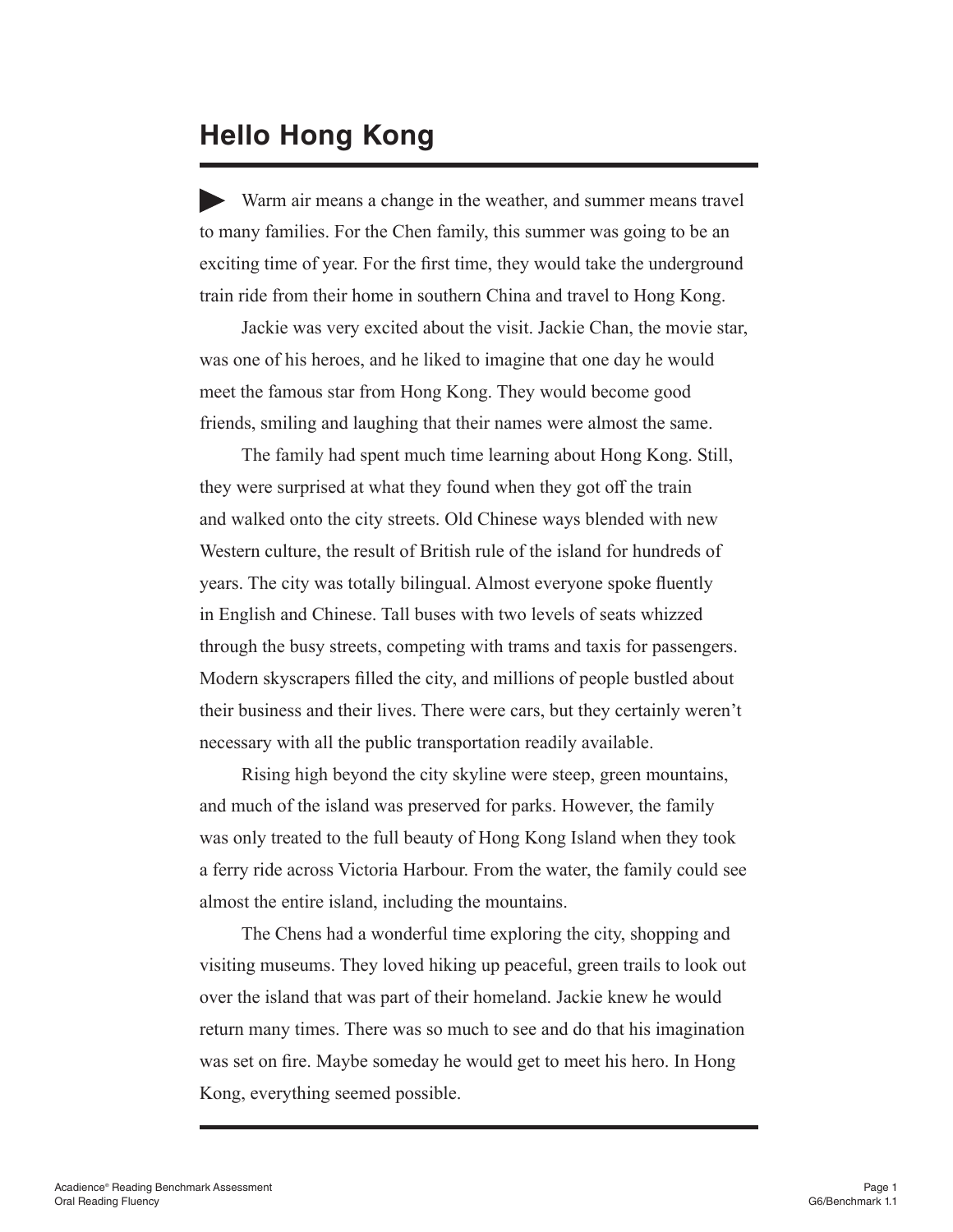#### **Ocean Harvest**

Many different organisms live in the salty water of the world's oceans, and one of the most useful and nutritious is seaweed. There are thousands of species of seaweed that grow in different shapes and colors. Seaweed grows in small bunches or in vast underwater forests and attaches itself to objects or to the ocean floor. Seaweed absorbs nutrients from the water, and, like other plants, it makes its own food. Also like other plants, it needs sunshine to produce its food, so it grows mainly in shallow water. A single plant can be very short or as long as three hundred feet.

In nature, seaweed provides a safe habitat and food for many different sea animals. It is an important part of the ocean's food chain, because seaweed is rich in the vitamins and minerals that are necessary for many creatures.

Seaweed is widely used in Asian countries, where it is plentiful because so much of Asia is surrounded by seas. It can be grown and harvested like land crops, a practice that is known as aquaculture. Seaweed aquaculture is a major industry in Japan and China. The harvest is used for many kinds of products, from fertilizer to food. Much of the seaweed is used for human food, and it is an important part of many people's diets even though you may not realize it. No seaweed is poisonous, and some is even considered a rare treat. The Japanese, in particular, use this "sea vegetable" in many of their daily meals. Seaweed is an ingredient in some kinds of yogurt that are sold not only in Asia but also in the United States.

Around the world, seaweed is also used in beauty aids such as soaps and skin lotions. In fact, you may be using seaweed without knowing it. Seaweed is often an ingredient in your toothpaste.

As you can see, there are numerous ways to use seaweed. If you have never tried it, you might consider ordering a seaweed dish at a restaurant someday.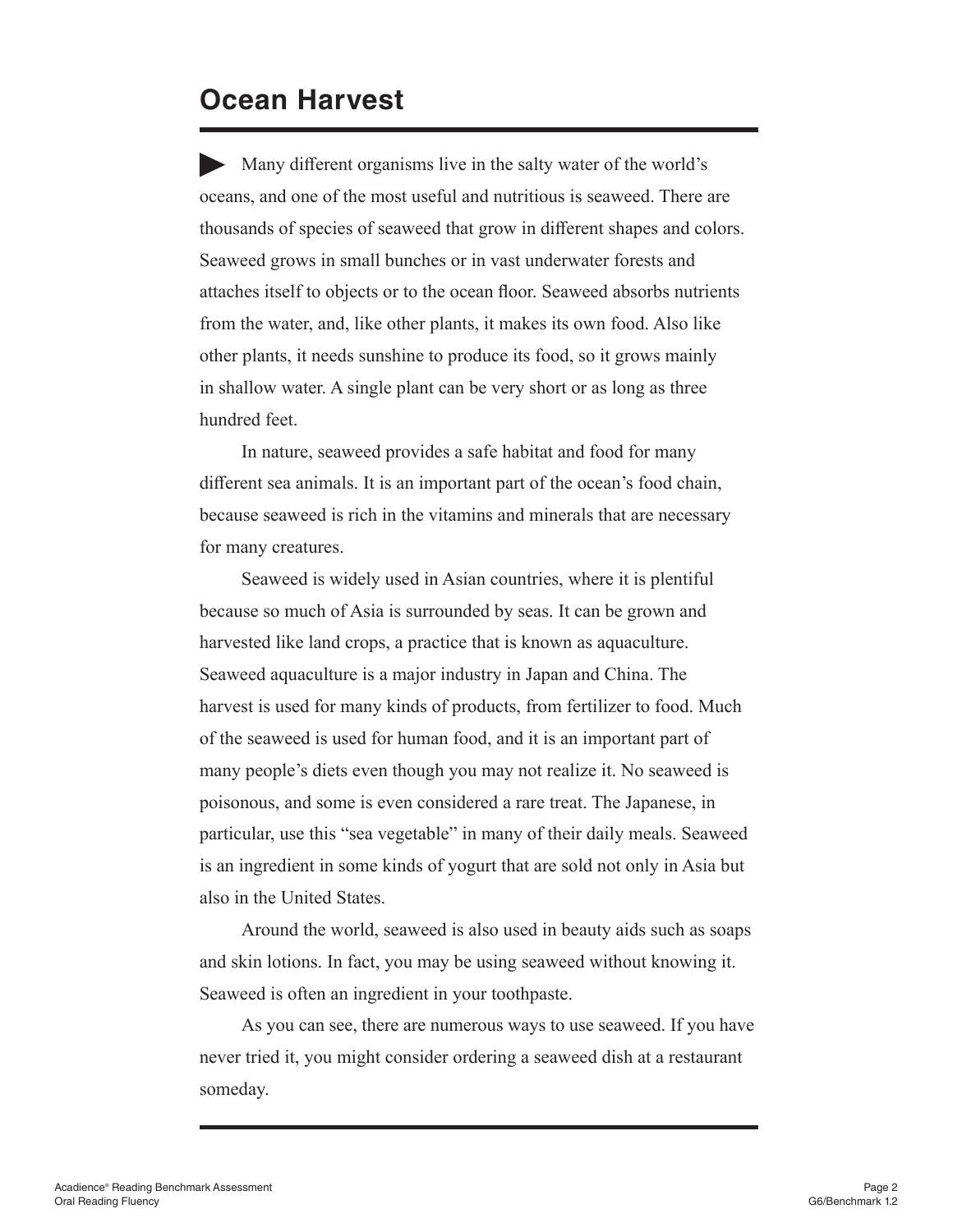#### **River of Grass**

Many people think of the Florida Everglades as a huge swamp, but it's actually a wide river dense with saw grass. Unlike ordinary grass, saw grass grows up to ten or fifteen feet tall and is sharp as a razor. The slow moving water of the Everglades flows for a hundred miles from a lake to the ocean.

In some places, the water is only a few inches deep; in other places there are deep pools. The mud in the river is a kind of quicksand that can swallow a person or stall a boat. Small islands called hammocks dot the river. Native Americans once made their homes on the hammocks.

Abundant birds such as egrets, great blue herons, and spoonbills live in this region. Wildlife you might see on a visit there include bobcats, raccoons, alligators, and even a rare type of panther. Don't forget to watch out for dangerous snakes such as water moccasins and rattlesnakes!

There are wet and dry seasons in the Everglades. Water levels drop during the dry season, from December to April, and much of the wildlife migrates to areas with deeper pools of water. With the beginning of the wet season, the wildlife once again scatters over a wide area.

Like many other natural areas on earth, the Everglades is threatened by civilization. Even though part of this region is a national park, pollutants from farms and cities have entered the water. The natural movement of the river has been interrupted by the dams that were built to control water flow. Encroaching towns disturb the land and animals.

Those who treasure the Everglades ecology know the importance of protecting its land, water, and animals. They are working to find solutions to the problems that threaten the region. We hope it's not too late to save the river of grass.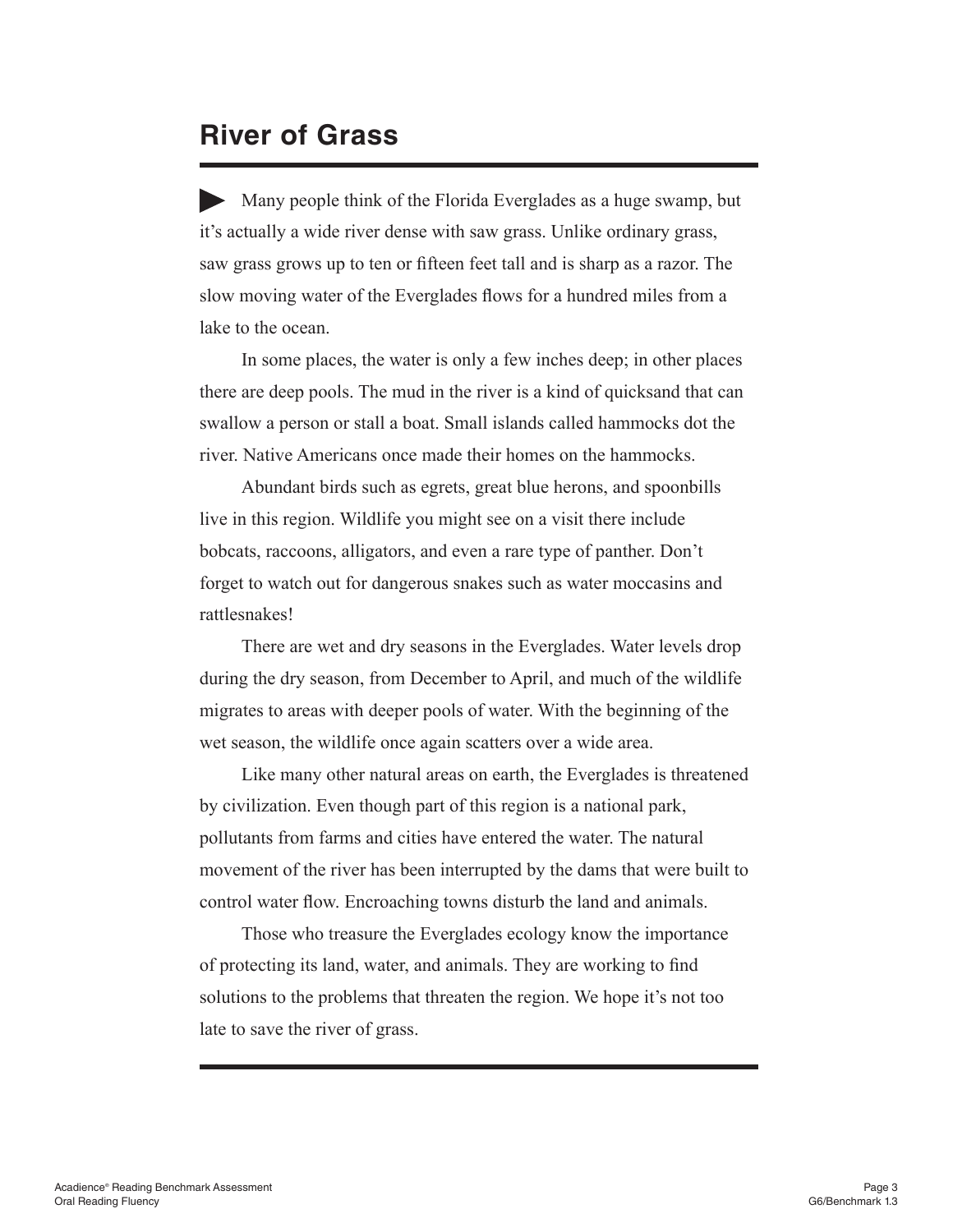#### acadience

## **1**

Name: \_\_\_\_\_\_\_\_\_\_\_\_\_\_\_\_\_\_\_\_\_\_\_\_\_\_\_\_\_\_\_\_\_\_\_\_\_\_\_\_\_\_\_\_\_\_\_\_\_\_\_\_\_\_\_\_\_\_\_\_\_\_\_\_\_\_\_\_\_\_\_\_\_\_\_\_\_\_\_\_\_\_\_\_\_\_\_\_\_\_\_\_\_\_\_\_\_\_\_\_\_\_\_

#### Practice 1

|                                                                   | home |  |
|-------------------------------------------------------------------|------|--|
| After playing in the dirt, Sam went   summer   to wash her hands. |      |  |
|                                                                   | was  |  |
|                                                                   |      |  |

#### Practice 2

| On her way home, she $ $ sleep | chair<br>saw | an ice cream truck. |
|--------------------------------|--------------|---------------------|
|--------------------------------|--------------|---------------------|

|           | <b>STOP</b>                   |
|-----------|-------------------------------|
|           | $\mathbf{C}$ : $\blacksquare$ |
|           | l: India                      |
| AS: _____ |                               |
|           |                               |

**G6/Benchmark 1**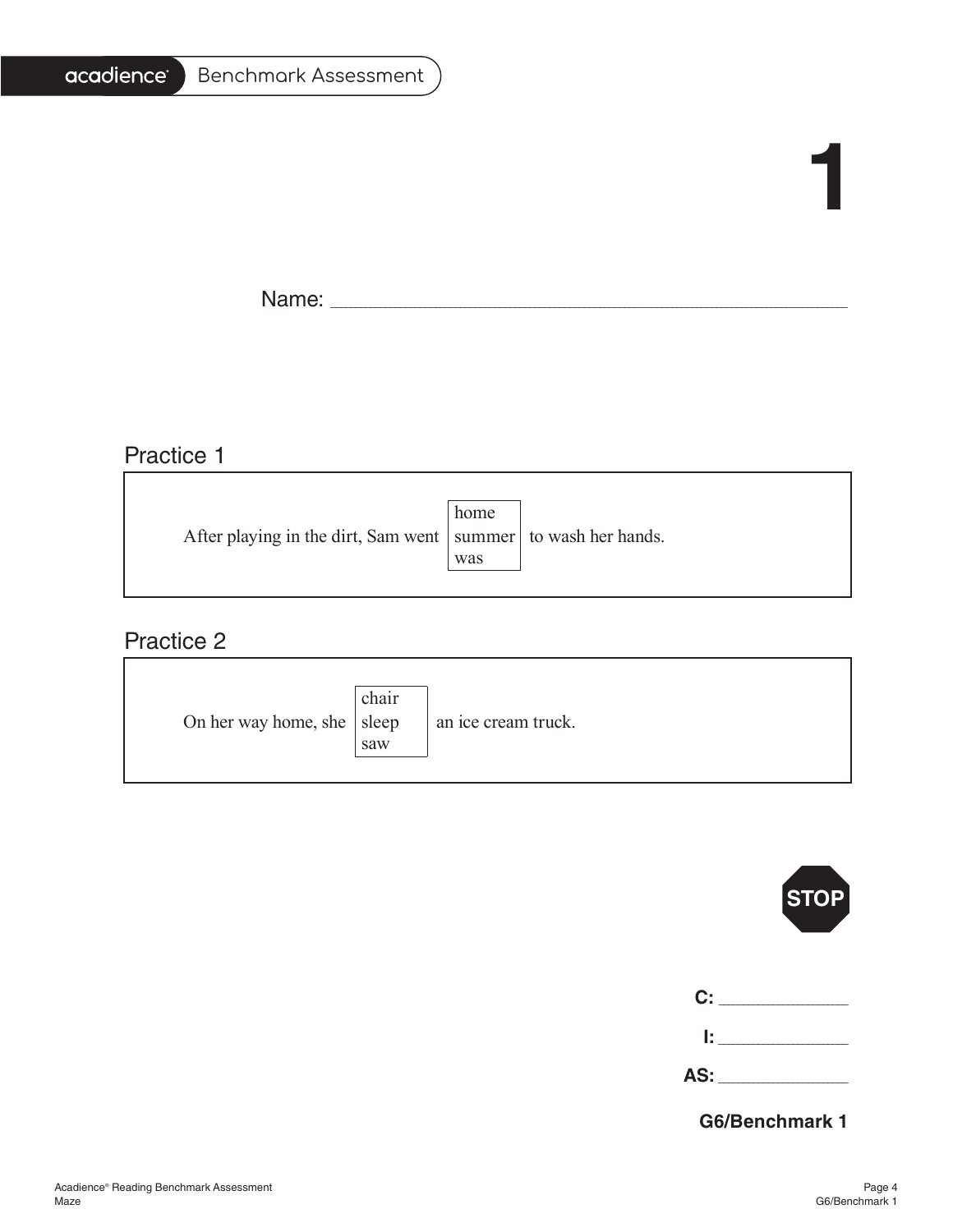#### Alicia and the Science Fair

The bell rang, and everyone in the classroom began to gather books, zip up backpacks, and don

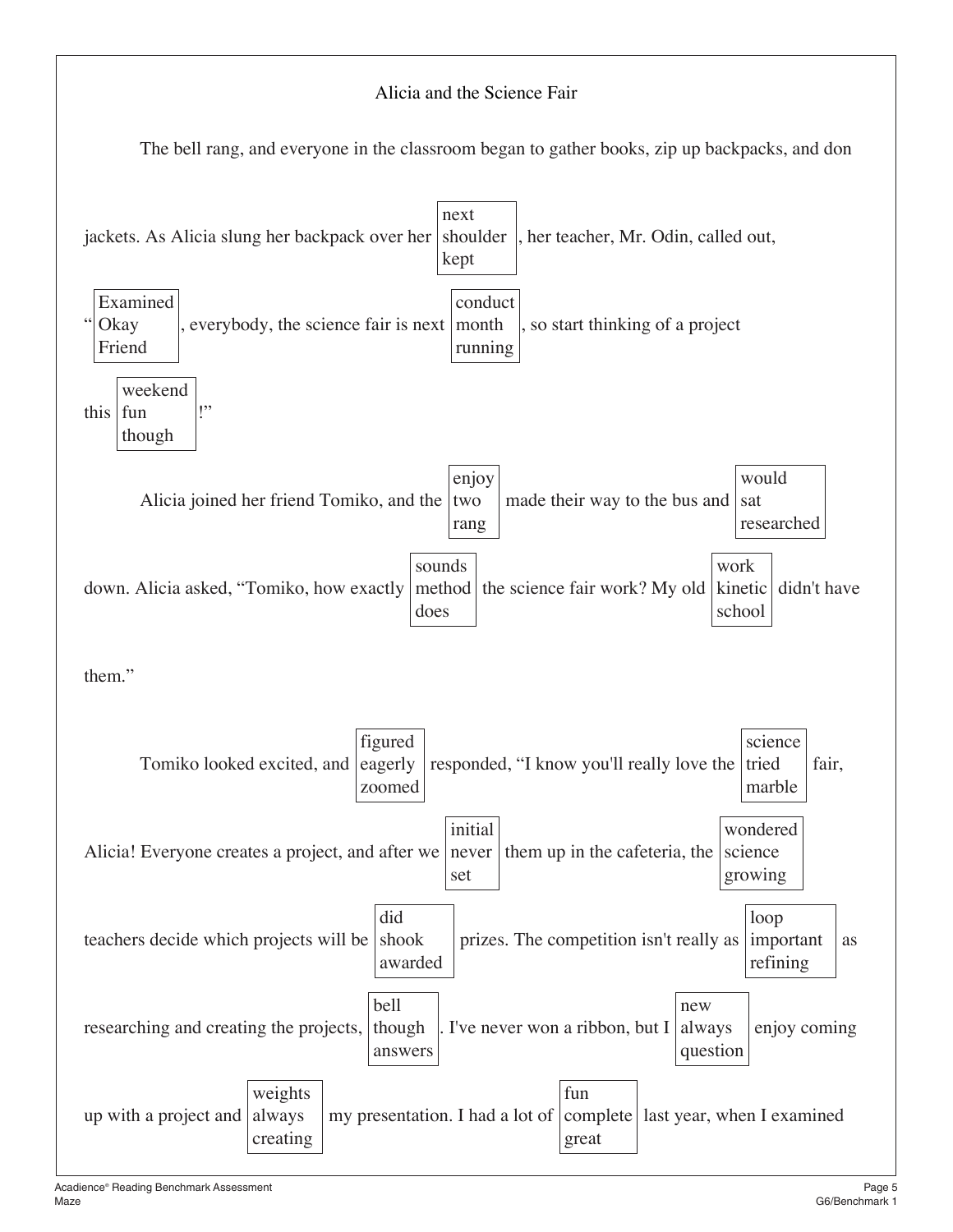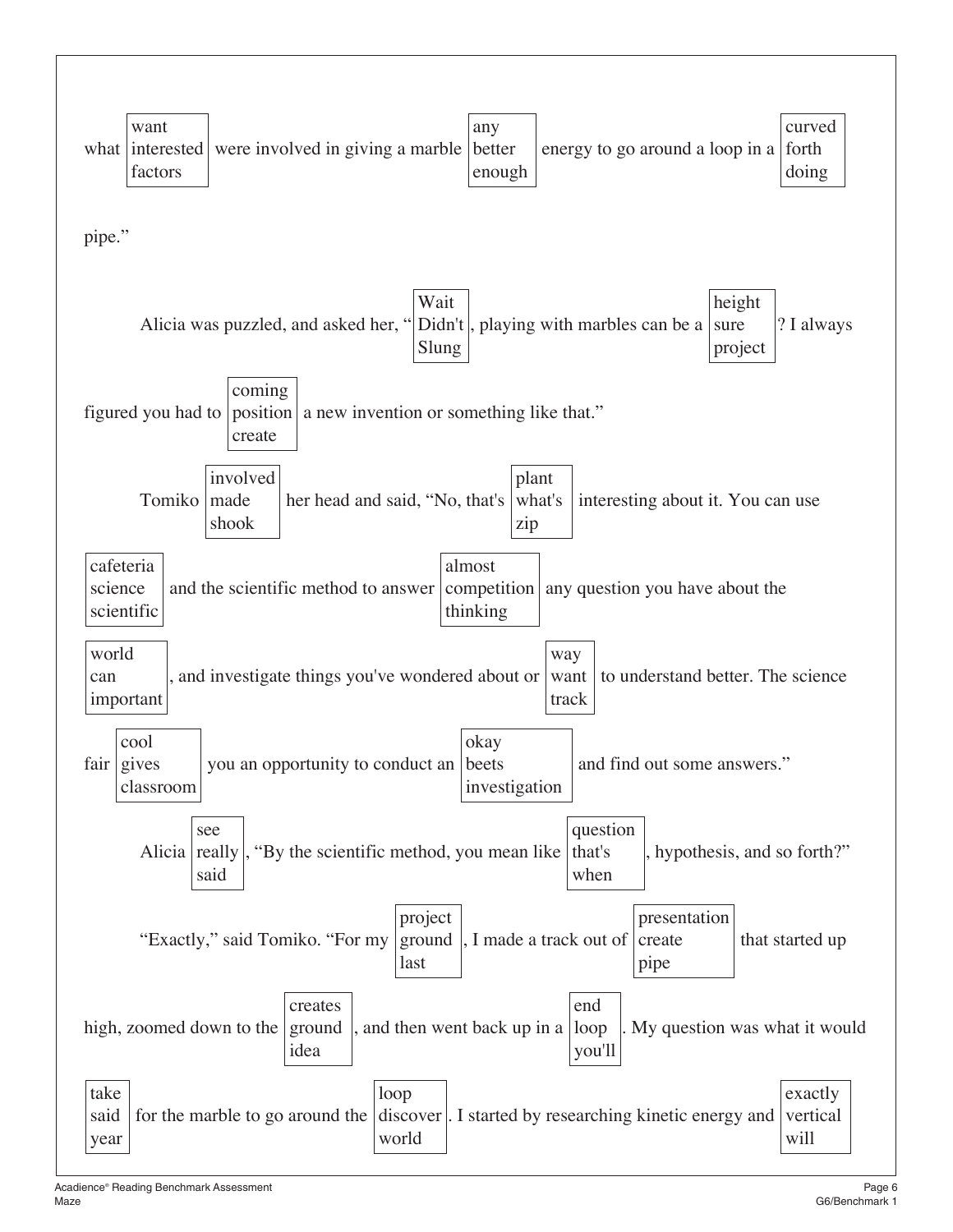